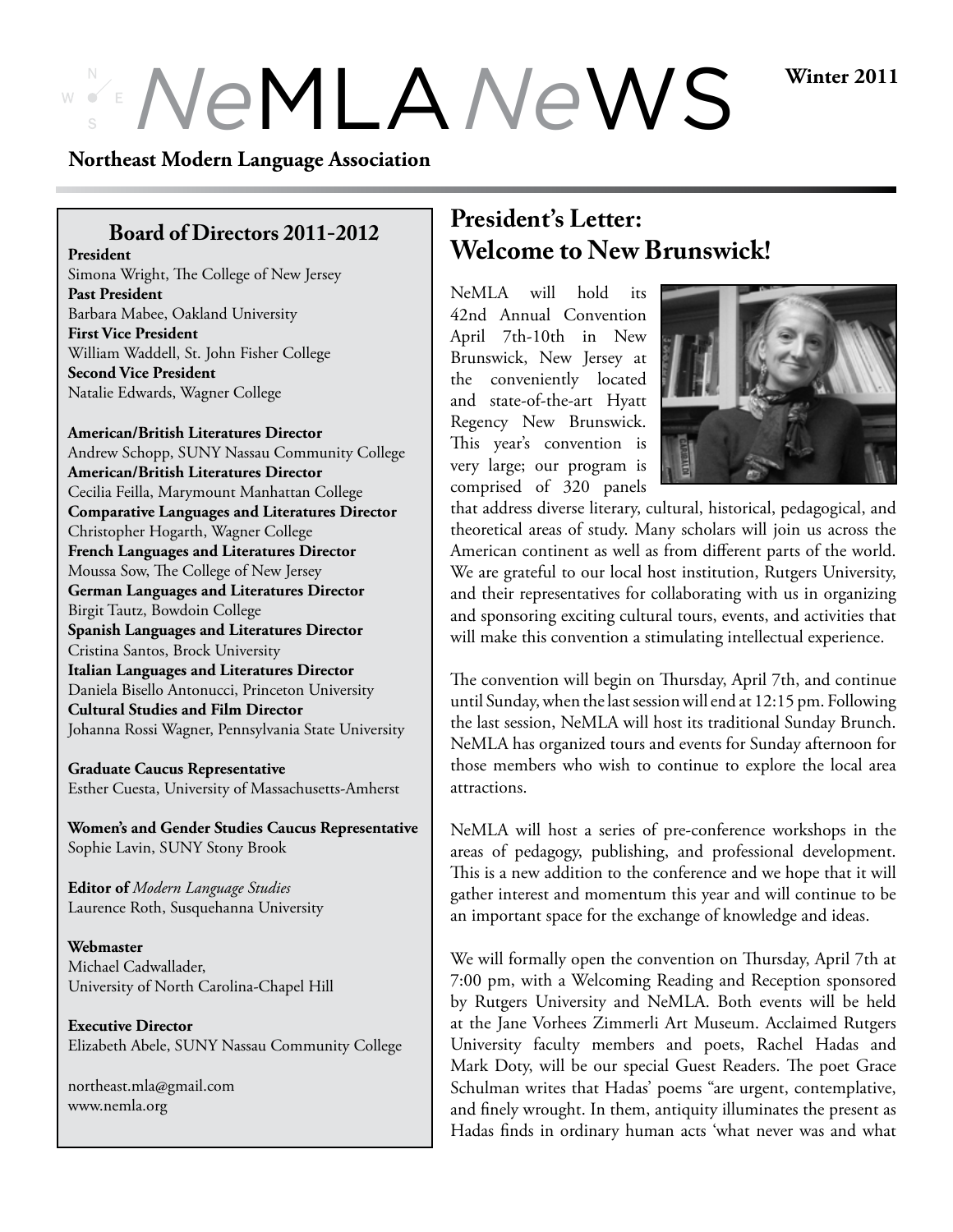is eternal.'" In the poet's words, "the ineffable longing and despair [are] twin feelings that motivate and permeate" much of her poetry, resulting part from temperament and part from the premature sense of the yoking of love and loss. Hadas' numerous poetry collections and essays have received much praise and were recognized with the Guggenheim Fellowship in Poetry, the Ingram Merrill Foundation Grant, and an Award in literature from the American Academy and Institute of Arts and Letters.

In "Ararat," Mark Doty writes: "Any small thing can save you," a miniature manifesto of his poetic genius, which pays close attention to the fragile and contingent reality of our world, where glimpses of transcendence emerge to shed "radiance around the ordinary."

Mark Doty's last work, *Fire to Fire: New and Selected Poems*, received the National Book Award for Poetry in 2008. His poetic collections, which include School of the Arts, Source, and My Alexandria, were honored with the National Book Critics Circle Award, the Los Angeles Times Book Prize, the Whiting Writers Award, and two Lambda Literary Awards.

There will be two special events on Friday afternoon. A tour of the Zimmerli Museum's unique collection of Soviet Nonformist art will be led by curator Julia Tulovsky. At the Hyatt Regency, Rosemary Feal, Executive Director of the Modern Language Association, will participate in a roundtable on "Programs in Peril," an initiative that aims at protecting modern language departments at risk.

The Keynote Address and Reception, held at the Hyatt Regency on Friday evening and opened to the Latino Literary Imagination Conference participants, will feature Ana Celia Zentella, Professor in the Department of Ethnic Studies at UC San Diego. Her talk, "Language Minorities in the USA in an English-Only Era," is based on her prominent research in "anthro-political linguistics," and is co-sponsored by Rutgers University in conjunction with the Latino Literary Imagination Conference. A central figure in the study of U.S. Language varieties of Spanish and language socialization, Professor Zentella's most acclaimed book, *Growing up Bilingual: Puerto Rican children in New York* (Blackwell, 1997), won the Book Prize of the British Association of Applied Linguistics and the Book Award of the Association of Latina and Latino Anthropologists of the American Anthropology Association. Most recently, Professor Zentella has edited *Building on Strength: Language and Literacy in Latino Families and Communities* (Columbia TC Press, 2005).

The Latino Literary Imagination Conference, held at Rutgers University at the same time as the NeMLA Convention, offers us a wonderful synchronicity that complements well our panels in the Spanish area, as well as intersect with our American/Transnational areas.

In addition to the local events, museum tours, and shows, on Thursday at 4:30 pm, NeMLA will sponsor Professor Thomas Fulton's lecture, "Milton and the Cultures of Print." The lecture will accompany the Milton Exhibition featured at Alexander Library and will complement the panels dedicated to the British writer organized by Cecilia Feilla, British Area Director. The Zimmerli Art Museum will host the Joan Snyder Exhibit and free tours will be offered to NeMLA Convention participants on Friday and Saturday between 1:00 and 2:00 pm.

Saturday features a wide selection of special sessions, distinguished speakers sponsored by several language sections, tours, and performances. On Saturday evening, special events, business meetings, and receptions will be sponsored by the different Language Areas and the Caucuses (look for details in this newsletter).

I would like to express my gratitude to all members for their commitment to make NeMLA the largest regional MLA and a truly energetic community of intellectuals, scholars, and professionals. I am especially grateful to the Executive Board, Bill Waddell, Barbara Mabee, and Natalie Edwards, for their vision and leadership, to the Area Directors and Members-at-Large, for their enthusiasm and dedication to making their areas vibrant and motivated. Last but not least, special thanks go to Elizabeth Abele, our Executive Director extraordinaire, whose professionalism and hard work have made NeMLA the convention to attend and a stimulating space for scholarly and interpersonal exchange.

The location of the 2012 NeMLA Convention is Rochester, New York, with Saint John Fisher College as NeMLA's host institution. I will pass the baton to incoming President, Bill Waddel, at the Sunday brunch on April 10th, with all my best wishes for continuous success.

I look forward to seeing you in New Brunswick.

**Simona Wright NeMLA President, 2010-2011 Professor of Italian, The College of New Jersey**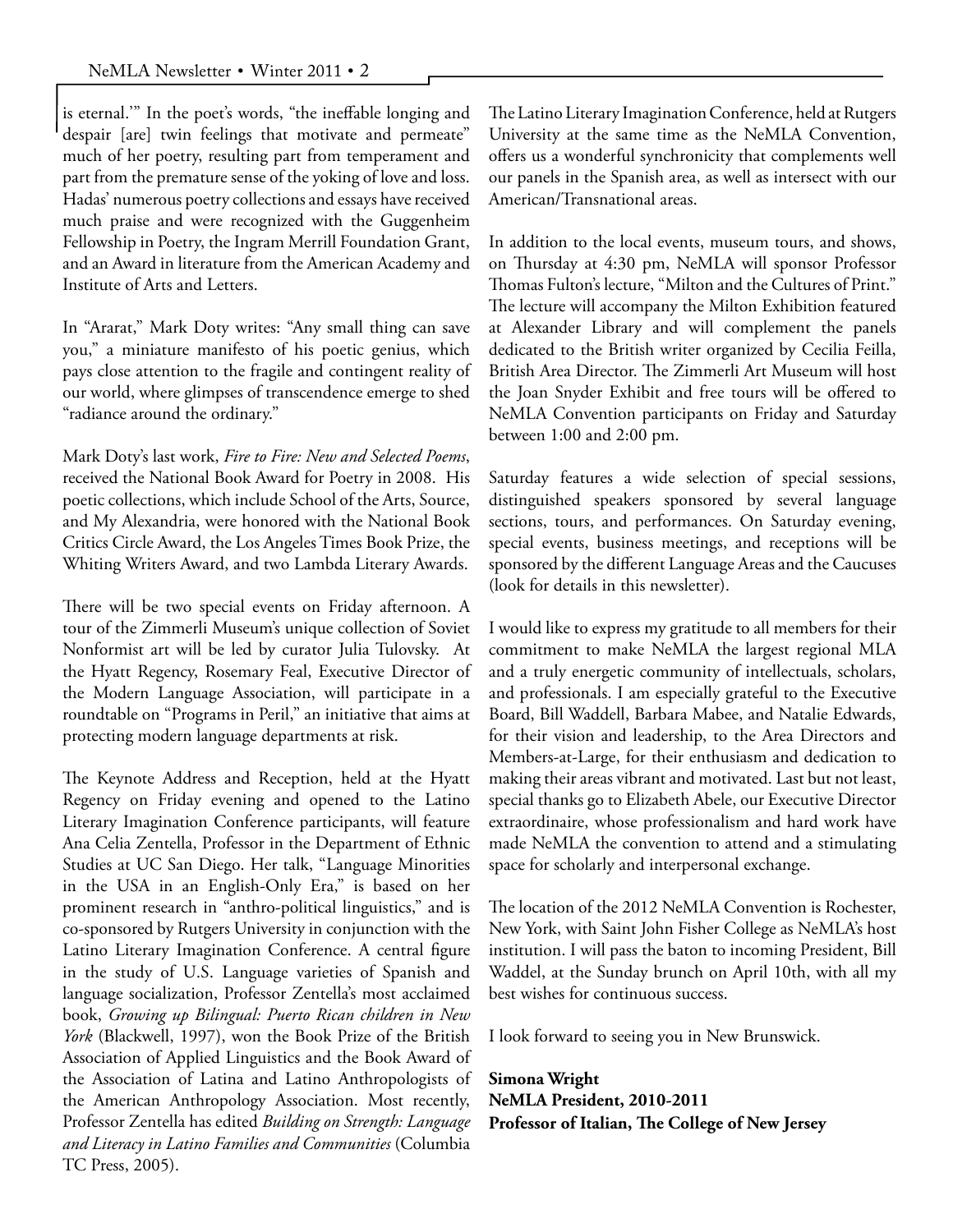# **Convention Highlights**

# **Keynote Speaker: Ana Celia Zentella**



**Ana Celia Zentella** is the keynote speaker for the 42nd NeMLA Convention and is Professor in the Department of Ethnic Studies at UC San Diego. She is one of the foremost researchers in what she has termed "anthro-political linguistics" and is a central figure

in the study of U.S. Latino/a varieties of Spanish and English, Spanglish, and language socialization in Latino/a families. She is also a respected critic of the linguistic profiling facilitated by English-only laws and anti-bilingual education legislation. Her book, *Growing up Bilingual: Puerto Rican children in New York* (Blackwell, 1997), won the Book Prize of the British Association of Applied Linguistics and the Book Award of the Association of Latina and Latino Anthropologists of the American Anthropology Association. Most recently, she has edited *Building on Strength: Language and Literacy in Latino Families and Communities* (Columbia TC Press, 2005).

Her current research projects include a study of Puerto Rican assimilation to Mexican Spanish in California and a study, in conjunction with researchers from COLEF [El Colegio de la Frontera], on the remapping of language, identity, and the border by transfronterizo students who live in Tijuana and study in San Diego.

Manhattan's Borough President Ruth Messinger declared October 30, 1997 "Doctor Ana Celia Zentella Day" for "her leading role in building appreciation for language diversity and respect for language rights."

# **INSIDE THIS ISSUE**

| Newberry Fellowship/Board Members 9-10 |  |
|----------------------------------------|--|
|                                        |  |

# **Opening Reading**

On Thursday evening, acclaimed poets and Rutgers faculty members **Rachel Hadas** and **Mark Doty** will be NeMLA's special guests at our opening reading, which will be followed by a welcome reception.



Rachel Hadas is the author of numerous books of poetry, essays, and translations and the co-editor the anthology *The Greek Poets: Homer to the Present* (Norton 2009); her latest book of poems is *The Ache of Appetite* (2010). Forthcoming in 2011 is a book of prose about her husband's illness entitled *Strange Relation: A Memoir of Marriage, Dementia, and Poetry*. She has received a Guggenheim Fellowship in Poetry, an Ingram Merrill Foundation grant in poetry, and an award in literature from the American Academy and Institute of Arts and Letters. She teaches in the English Department of the Newark campus of Rutgers, the State University of New Jersey.



Mark Doty's *Fire to Fire: New and Selected Poems* won the National Book Award for Poetry in 2008. His eight books of poems include *School of the Arts*, *Source*, and *My Alexandria*. *Dog Years*, a book of nonfiction prose, was a *New York Times* bestseller in 2007.

Doty's work has been honored by the National Book Critics Circle Award, the *Los Angeles Times* Book Prize, a Whiting Writers Award, two Lambda Literary Awards and the PEN/Martha Albrand Award for First Nonfiction. He is the only American poet to have received the T.S. Eliot Prize in the U.K., and has received fellowships from the Guggenheim, Ingram Merrill and Lila Wallace/Readers Digest Foundations, and from the National Endowment for the Arts.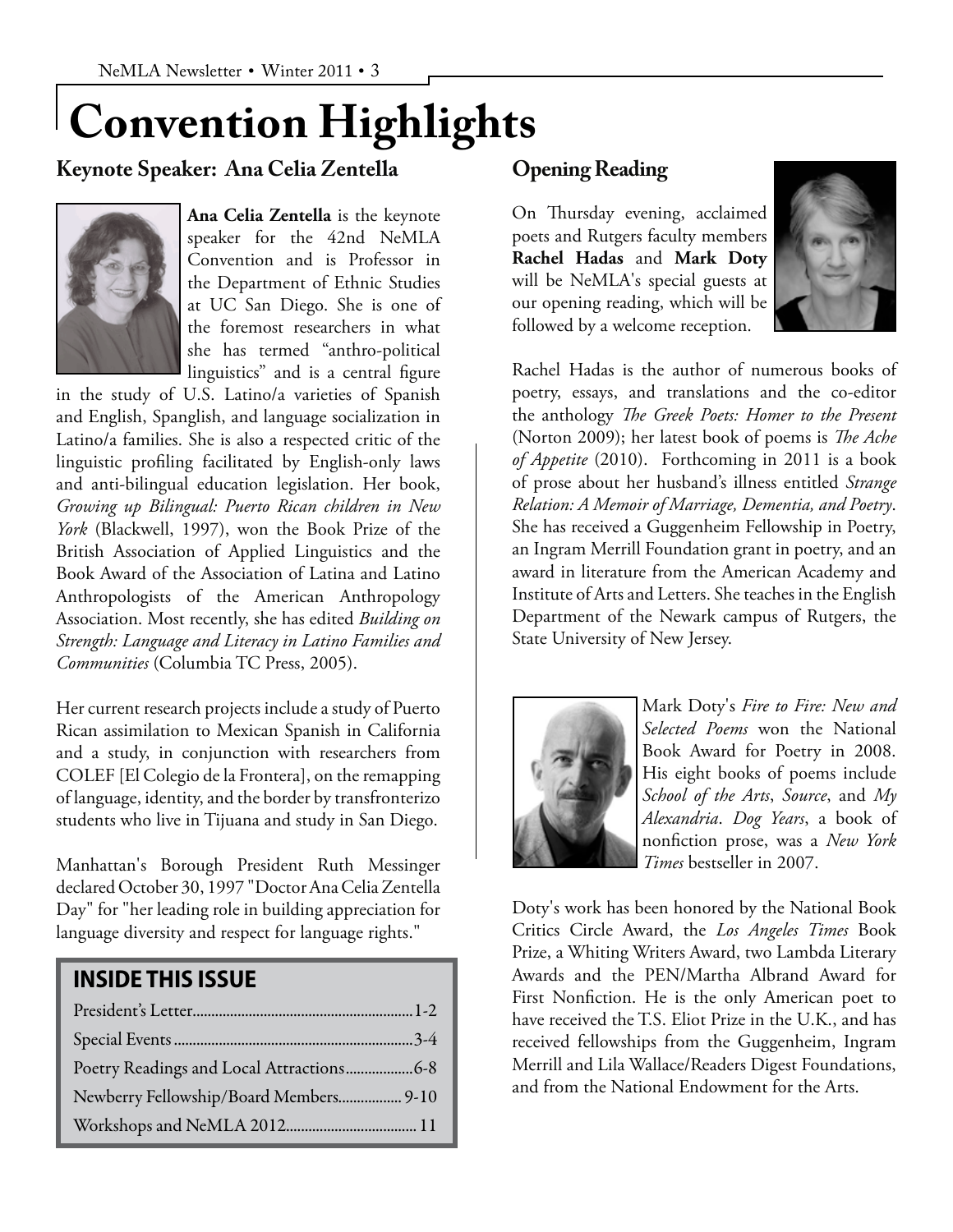# **British Language and Literature Event: Thomas Fulton**

"Milton and the Cultures of Print" Thursday, April 7th at 4:30 pm



**Thomas Fulton**, a professor of English at Rutgers University, has written on early modern literature and cultural history, and on the history of the book. His current book, *Historical Milton: Manuscript, Print, and Political Culture in Revolutionary England* focuses on the relationship between the

manuscript evidence of John Milton's thinking and the public performance of his printed works. He is the recipient of a National Endowment for the Humanities Fellowship and a Goheen Prize in Classical Studies. *Please rsvp at nemlatour2011@gmail.com with "Milton" in the subject line.*

# **Russian and Eastern European Language and Literatures Event:**

"A Tour of Non-Conformist Art from the Soviet Union (1956-1986)," led by Julia Tulovsky **Friday, April 8th at 3:30 pm**

The tour will highlight the Norton & Nancy Dodge Collection, one of the largest and most comprehensive collection of Soviet dissident art from the historical Cold War period (1956-1986) -from Khruschev's cultural "thaw" to Gorbachev's glasnost and perestroika. Please rsvp at nemlatour 2011 gmail.com with "Soviet" in the subject line.

# **Italian Language and Literature Event: Antonella Sica and Cristiano Palozzi**

"Il cortometraggio italiano nel terzo millennio. Stili, tendenze, prospettive" Friday, April 8th at 1:15 pm

**Antonella Sica and Cristiano Palozzi** are both filmmakers and film critics and the founders and artistic directors of the Genova Film Festival, one of the most important cultural events for Italian



filmmakers. Antonella Sica is a director and manager in the field of audiovisual culture and is the Vice President of the Foundation-Liguria Genova Film Commission. Cristiano Palozzi established his artistic and co-production partnership with Antonella Sica in 1991. He has worked as an editor and film critic internationally and is one of the members of the Promotion Committee of the National Center of Short Film.

"Italicita' e identita' local" Saturday, April 9th 6:30 pm

A roundtable discussion with **Piero Bassetti, Niccolo' d'Aquino and Maddalena Tirabassi Globus and Locus-Centro Altreitalie**

# **French Language and Literatures Event: Souleymane Bachir Diagne**

Saturday, April 9th at 6:30 pm

Co-sponsored by Francophone and Comparative Languages

To complement the range of Middle Eastern sessions on NeMLA's 2011 program, Professor **Souleymane Bachir Diagne** will talk about the contemporary Islamic world. He is Professor of French and Director of Graduate Studies at Columbia University, and the author of *Islam et société ouverte, la fidélité et le mouvement dans* 



*la pensée de Muhammad*, and *Léopold Sédar Senghor: l'art africain comme philosophie*. His latest publication is entitled *Comment philosopher en Islam*.

# **Cultural Studies and Film Event: Deborah Willis**

Saturday, April 9th at 1:15 pm

Professor **Deborah Willis** is Chair and Professor of Photography and Imaging at Tisch School of the Arts, New York University, where she also has a joint appointment with the College of Arts and Sciences, Africana Studies. Some of her notable projects include



*A Small Nation of People: W.E.B. DuBois and African American Portraits of Progress*, *The Black Female Body in Photography*, and most recently, *Michelle Obama, The First Lady in Photographs*, which garnered Dr. Willis the 2010 NAACP Image Award for Outstanding Literary Work.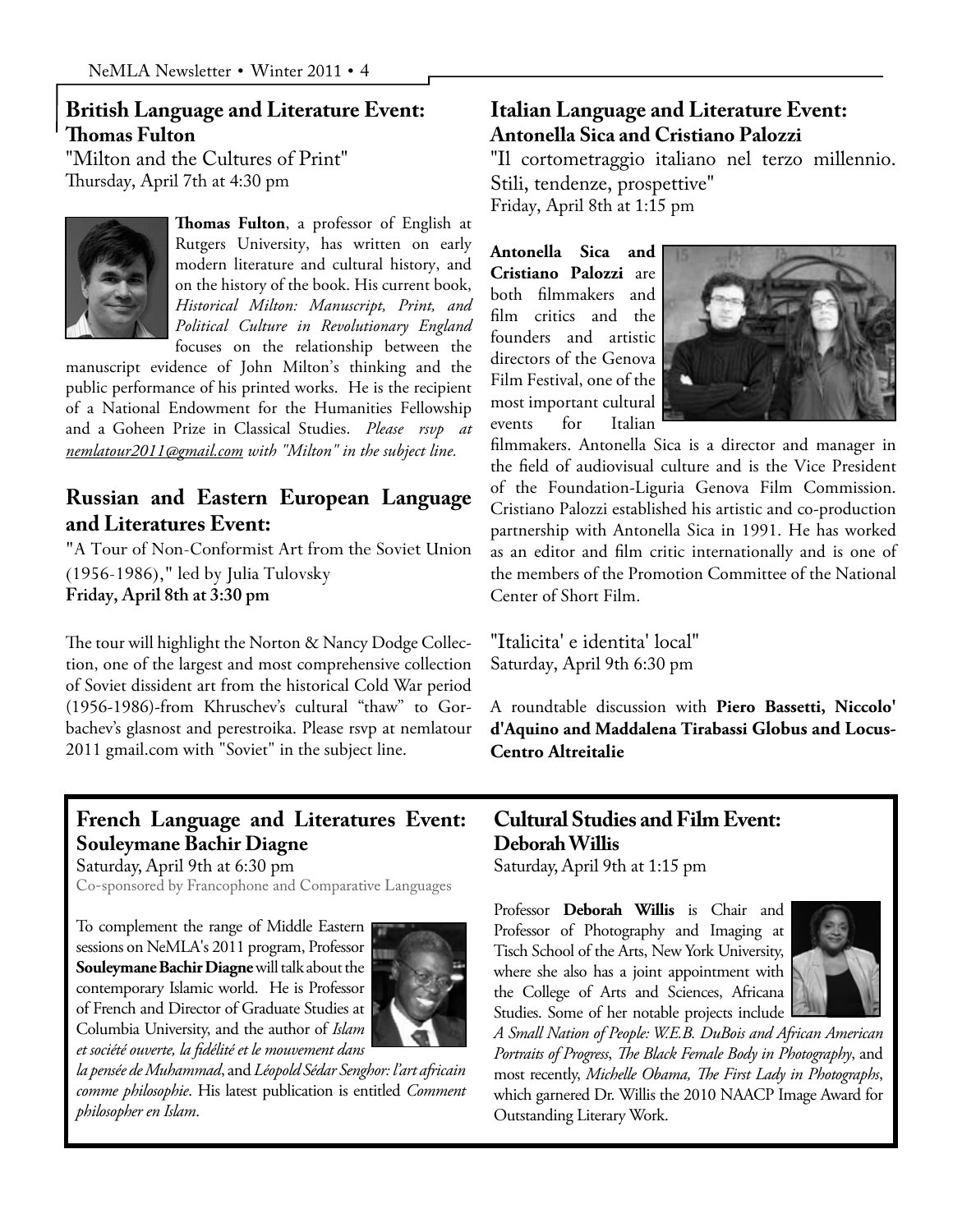#### **American Literatures Event: Mayra Santos-Febres Saturday, April 9th at 6:30 pm**

**Co-sponsored by LGBTQ Caucus**



**Mayra Santos-Febres** is a novelist, poet, essayist, radio and television personality, and a professor in the humanities division of the University of Puerto Rico, Río Piedras. Her first two collections of poems were both critically acclaimed: *Anamú y maniqua* was selected as one of the best books published

in Puerto Rico in that year, and the Tríptico Review awarded *El orden escapada* its first prize in poetry. Her short story collection *Pez de vidrio*, won the Premio Letras de Oro; and her short story, "Oso Blanco," garnered the Radio Internationale Juan Rulfo Award in 1996. Her novel, *Sirena Selena vestida de pena* won the PEN Club of Puerto Rico's prize for best novel and her third novel, *Nuestra Señora de las noche*, captured Puerto Rico's 2007 Premio Nacional de Literatura. Recently, she was awarded a Guggenheim Fellowship and long-listed for the prestigious IMPAC Dublin Literary Award.

## **Women's and Gender Studies Event: Sharon Jimenez**

"Stand, Fight and Persevere: One Woman's Journey Beyond Barriers" Saturday, April 9th at 6:30 pm

**Sharon Jimenez** has spent her life fighting for women's rights through her work in journalism, public relations, and political leadership. In her career as broadcast journalist, she was a political correspondent in Atlanta. As owner of her own public



relations firm, she has worked to bring media attention to some of the most urgent issues of our times, often collaborating with women religious leaders from the Middle East. She co-produced *Gerrymandering the Movie*, which was featured in the 2010 Tribeca Film Festival and received the Defender of Democracy Award from Stanford University in September 2010.

#### **NEMLA 2011 CAUCUS EVENTS**

NeMLA has several organizations, each caucus is organized according to and serves the interests of its members. Currently NeMLA has four active caucuses: **CAITY** (Contingent; Adjunct; Independent ; Two-Year Faculty); the **LGBTQ** Caucus; the **Graduate** Caucus; and the **Women's and Gender Studies**. In addition, the **Diversity Group** is exploring the possibility of a caucus or caucuses.

**During the 2011 Convention, the Caucuses will host several professional events and social activities.** 

#### **Highlights include:**

**Thursday, April 7th at 11:30 am**: "Adapting your Syllabus for Different Campuses," a workshop hosted by CAITY.

**Thursday, April 7th at 8:30 pm**: Welcome Reception at the Doll's House, hosted by the Graduate Student Caucus.

**Saturday, April 9th at 10:00 am**: "Best Practices in Women's, Gender and Feminist Studies," a Roundtable Discussion hosted by Women's and Gender Studies Caucus.

**Saturday, April 9th at 1:15 pm**: "Traditional, Alternative and Successful Approaches to Graduate School," a rountable discussion hosted by the Graduate Student Caucus.

**Saturday, April 9th at 4:45 pm**: "Diversity, Identity and Graduate School," a roundtable discussion hosted by the Graduate Student Caucus.

**Saturday, April 9th at 8:30 pm**: Graduate Student Caucus dinner at the Makeda Ethiopian Restaurant.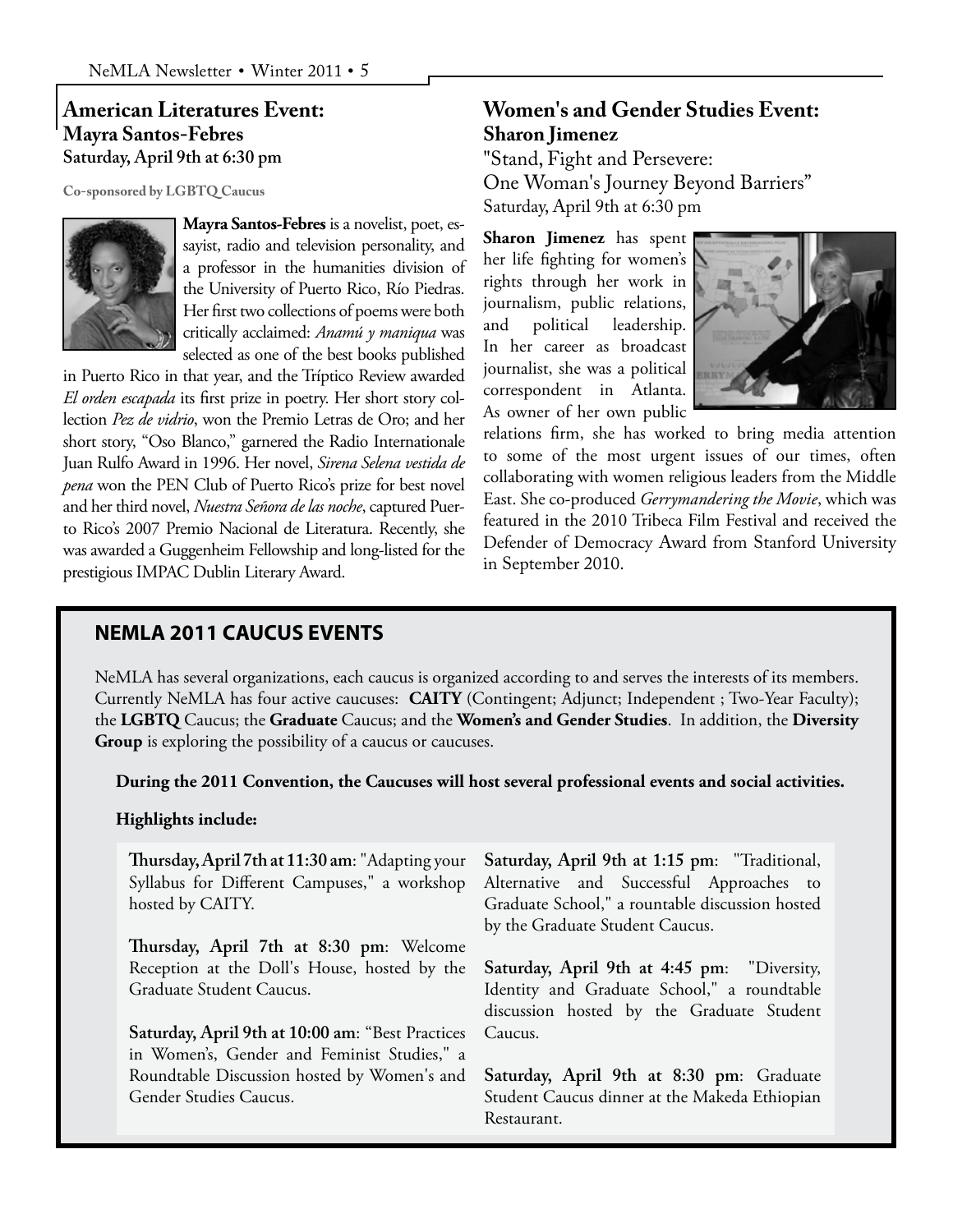#### Dawn Dreams

Dreams draw near at dawn and then recede even if you beckon them. They loom like demons you tug by the tail to examine from up close and then let fly away. Their colors are once brighter and less bright than you remembered, they hover and insinuate all day at the corner of your eye.

Rachel Hadas, 2010



#### **Signal**

LOST COCKATIEL, cried the sign, hand-lettered, taped to the side of a building: last seen on 16th between Fifth and Sixth, gray body, orange cheek patches yellow head. Name: Omar. Somebody's dear, I guess, though how do you lose a cockatiel on 16th Street?

Flown from a ledge, into the sky he's eyed for months or years, into the high limbs of the ginkgos, suddenly free? I'm looking everywhere in the rustling globes and spires shot through with yellow, streaking at the edges, for any tropic flash of him. Why should I think I'd see him, in the vast flap this city is?

Why wander Chelsea when that boy could be up and gone,

winging his way to Babylon or Oyster Bay, drawn to some magnet of green. Sense to go south? Not likely; Omar's known the apartment and the cage, picked his seeds from a cup, his fruits and nuts from the hand that anchored him —

and now he's launched, unfindable,

no one's baby anymore but one bit… Think of the great banks of wires and switches in the telephone exchange, every voice and signal a little flicker lighting up — that's Omar now, impulse in the propulsive flow. Who'll ever know? Then this morning we're all in the private commuter blur when a guy walks into the subway car whistling, doing birdcalls: he's decked in orange and lime, a flag pluming his baseball cap; he's holding out a paper cup while he shifts from trills to caws. Not much of a talent, I think, though I like his shameless attempt at charm, and everybody's smiling covertly, not particularly tempted to give him money. Though one man reaches into his pocket and starts to drop some change into the cup, and our Papageno says, "That's my coffee, man, but thanks, God bless you anyway," and lurches whistling out the door.

Mark Doty, from *School of the Arts* (2005)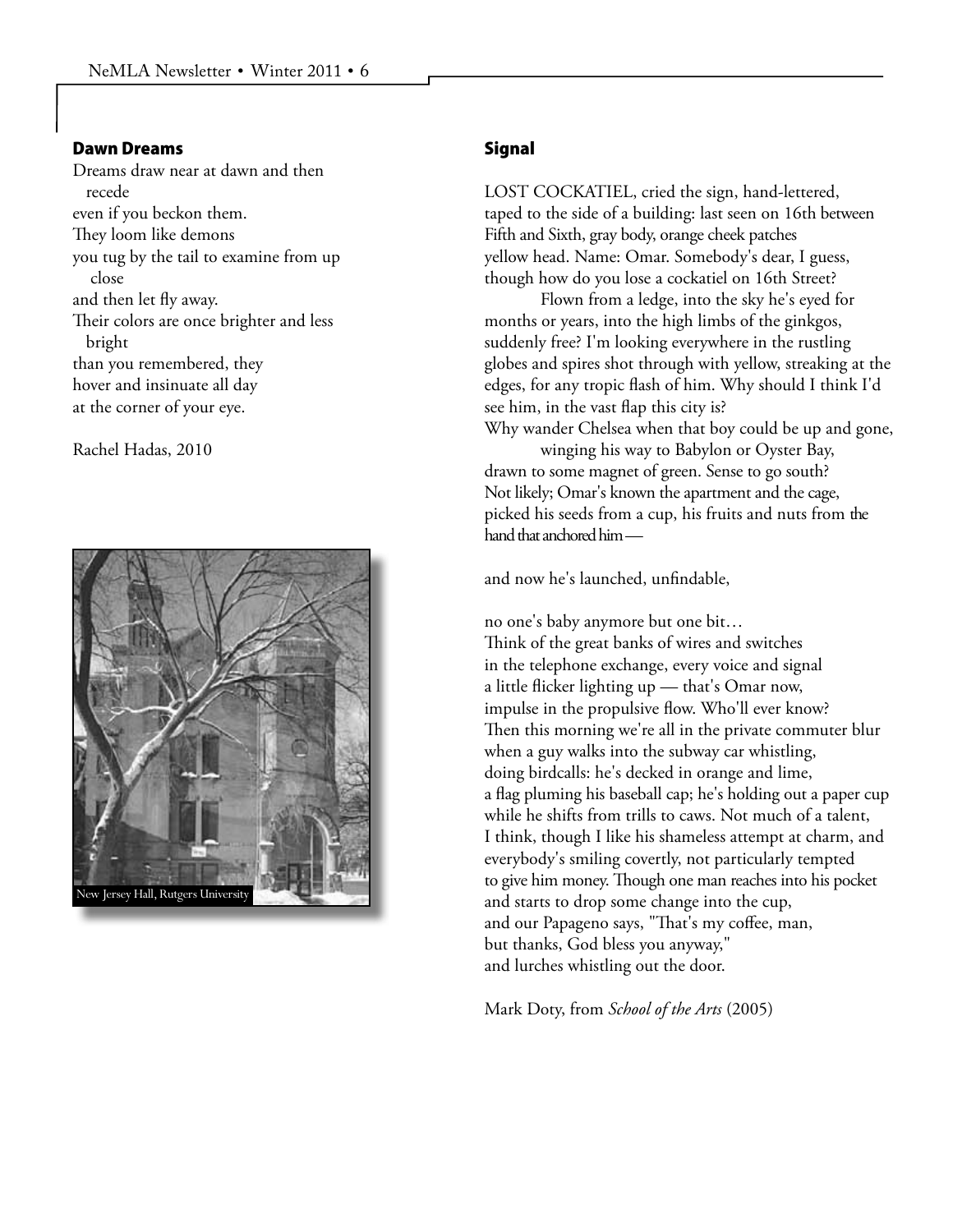#### **SPONSORED EVENTS AND LOCAL ATTRACTIONS**

NeMLA is happy to sponsor a series of events for its members attending the 42nd Annual Convention in New Brunswick, a lively city in New Jersey also known as the home of Rutgers University. Its proximity to New York City and the vibrant atmosphere of its downtown make New Brunswick an enjoyable setting for the conference. The various ethnic restaurants and lounge bars, with live performances and music, within the city center are perfect places for an afternoon outing. For those who are city-oriented, New York City is just around the corner; New Brunswick is connected to New York by numerous trains and buses departing from the local train station. Based on interest, vans may be organized to take groups to attractions; please contact nemlatour2011@gmail. com for more information. We hope you will have the opportunity to enjoy both what Rutgers University and New Brunswick have to offer.

#### **Thursday, April 7th**

# **State Theatre in New Brunswick presents the Parsons Dance and East Village Opera Company's** *Remember Me*



Choreographed and directed for the stage by David Parsons, *Remember Me* is a high-energy mix of contemporary American dance, opera, and rock music. It combines the athleticism of Parsons Dance with the exhilarating live vocal performances of the East Village Opera Company (EVOC). David Parsons, and EVOC vocalist's Tyley Ross and AnnMarie Milazzo created a storyline that connects EVOC's signature operatic "rock" arias with David Parsons' original choreography. With contemporary dance, live and recorded music, video projections, complex digital lighting and visual effects, *Remember Me* is the most ambitious production created by Parsons Dance in its 22-year history. For more information, please visit: http://www.statetheatrenj.org/remember me. Tickets: \$32-52

#### **Friday, April 8th and Saturday April 9th**

# **The Jane Voorhees Zimmerli Art Museum**

The Jane Voorhees Zimmerli Art Museum is within walking distance to the Hyatt Regency Hotel and houses a variety of collections boasting over 60,000 works of art. Among their exhibitions, visitors can see the Jolán Gross-Bettelheim Exhibition, **"An American Printmaker in an Age of Progress,"** as well



as the Joan Snyder Exhibition, **"Dancing with the Dark: Prints, 1963-2010,"** located near the Café of the Museum. For more information please, visit: http://www.zimmerlimuseum.rutgers.edu. Opening Hours: Tuesday - Friday: 10:00 am-4:30 pm, Weekends: Noon-5:00 pm. Admission: \$3 for members and \$6 for adults who are not members.

#### **Saturday, April 9th**

# **Broadway Show**

The Broadway theatre district is a unique attraction in New York City and a must for all those who love shows and live performances. Those who are interested may purchase tickets through Acteva. Since there is a limited number of tickets, they will be available on a first come first serve basis. Please contact nemlatour2011@gmail.com to reserve a space for a Saturday evening or Sunday matinee show.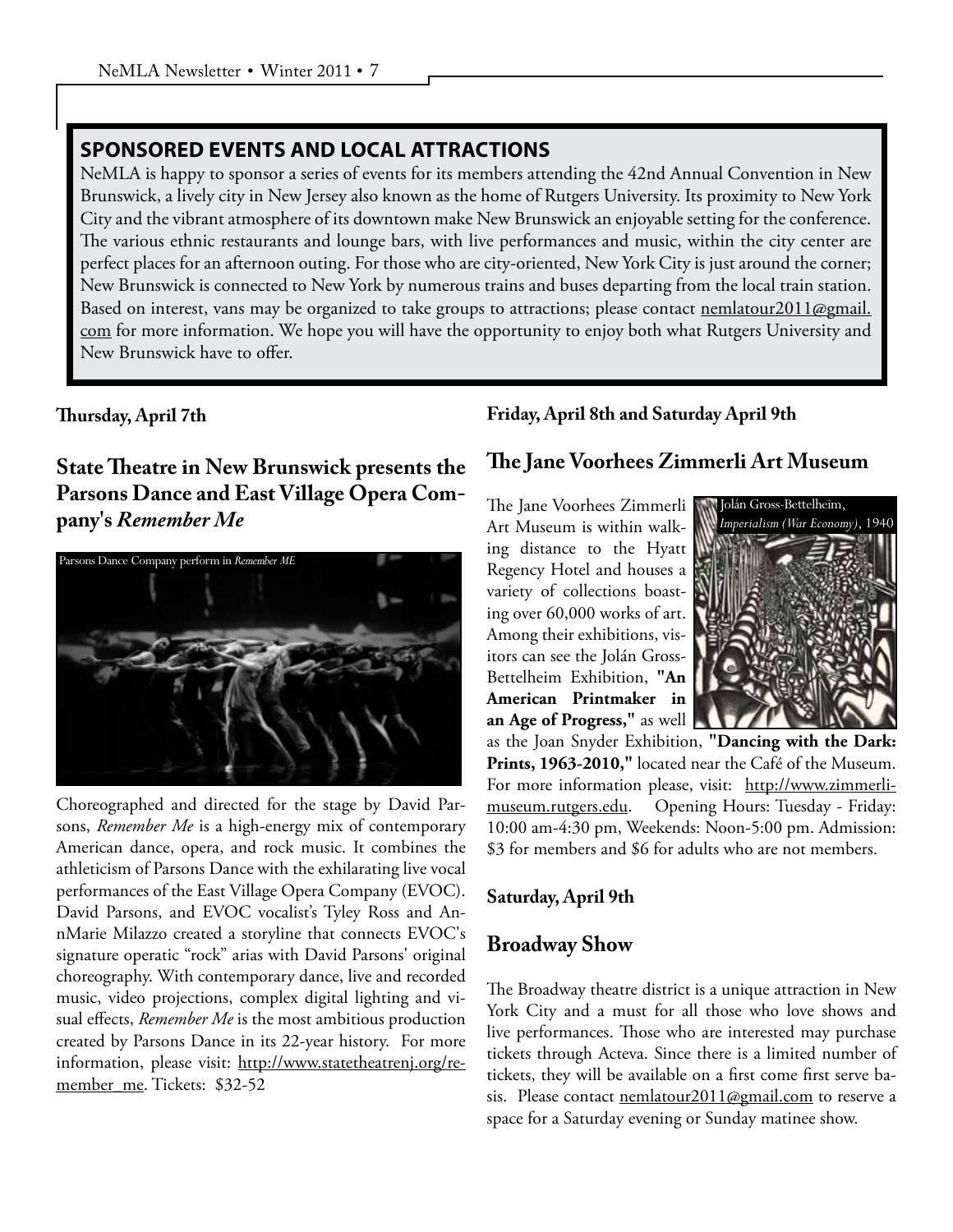#### **New Jersey Symphony Orchestra**



Master melodists: Barber's First Symphony is filled with lines that linger, while Tchaikovsky's Violin Concerto soars on passionate themes. Haitian-American composer Daniel Bernard Roumain is a bright light on the current scene; his symphony was co-commissioned by the NJSO and the Sphinx Organization. For more information on the program, please visit: http://www.statetheatrenj.org/ njso tchaikovsky violin concerto

Time: 8:00 pm. Admission: Tickets range from \$20 to \$80.

#### **Rutgers Gardens**

Rutgers Gardens feature a diverse variety of landscape plants with origins that span the globe. The collections include the Donald B. Lacey Display Garden, the largest collection of American Hollies in the world, a Shrub Collection, a Shade Tree Collection, a Rhododendron and Azalea Garden, The Roy H. De Boer Evergreen Garden, The Ella Quimby Water Conservation Terrace Gardens, The Gardens for Sun & Shade, The Ornamental Tree Collection, and a Bamboo Forest. Admission is free.



#### **Grounds for Sculpture**

For Sculpture houses works by well-known and emerging contemporary sculptors in the museum buildings and landscaped



sculpture park. Centrally located in Hamilton, New Jersey, and mid-way between New York City and Philadelphia, it is easily accessible via major highways and public rail systems. Open year-round, special exhibitions, programs, and events are scheduled for the visitor's education and enjoyment. Grounds also offers exceptional cuisine for lunch and dinner at the Rat's Restaurant which boasts a Zagat's rated ambience. Open: Tuesday - Sunday 10:00 am-6:00 pm. Admission: Adults: \$12. Seniors: (over 65) \$10.

#### **Olde Towne Village**

The Village is a collection of original, replica and reconstructed 18th and 19th century architectural structures. They represent the vernacular architecture typical of farm and merchant communities once found in central New Jersey. The Village, 2.3 miles from the Hyatt Regency Hotel in New Brunswick, functions as an educational model, dedicated to teaching the history, traditions, folk arts and craftsmanship of the people who lived and worked throughout the region. For more information, please visit: http://www. co.middlesex.nj.us/culturalheritage/village.asp

#### **Newark Museum, Planetarium, and Branch Brook Park**

Take an inspirational journey through 80 galleries of worldclass collections including American, Asian, African and Classical art. Experience another era in the Victorian Ballantine House, a National Historic Landmark. Enjoy exciting science collections, from live animals in the Mini Zoo to space travel in the popular planetarium. Open: Wednesday – Friday 12:00 pm - 5:00 pm and Saturday – Sunday 10am - 5:00 pm. Admission: \$10 suggested admission. Planetarium admission: \$5.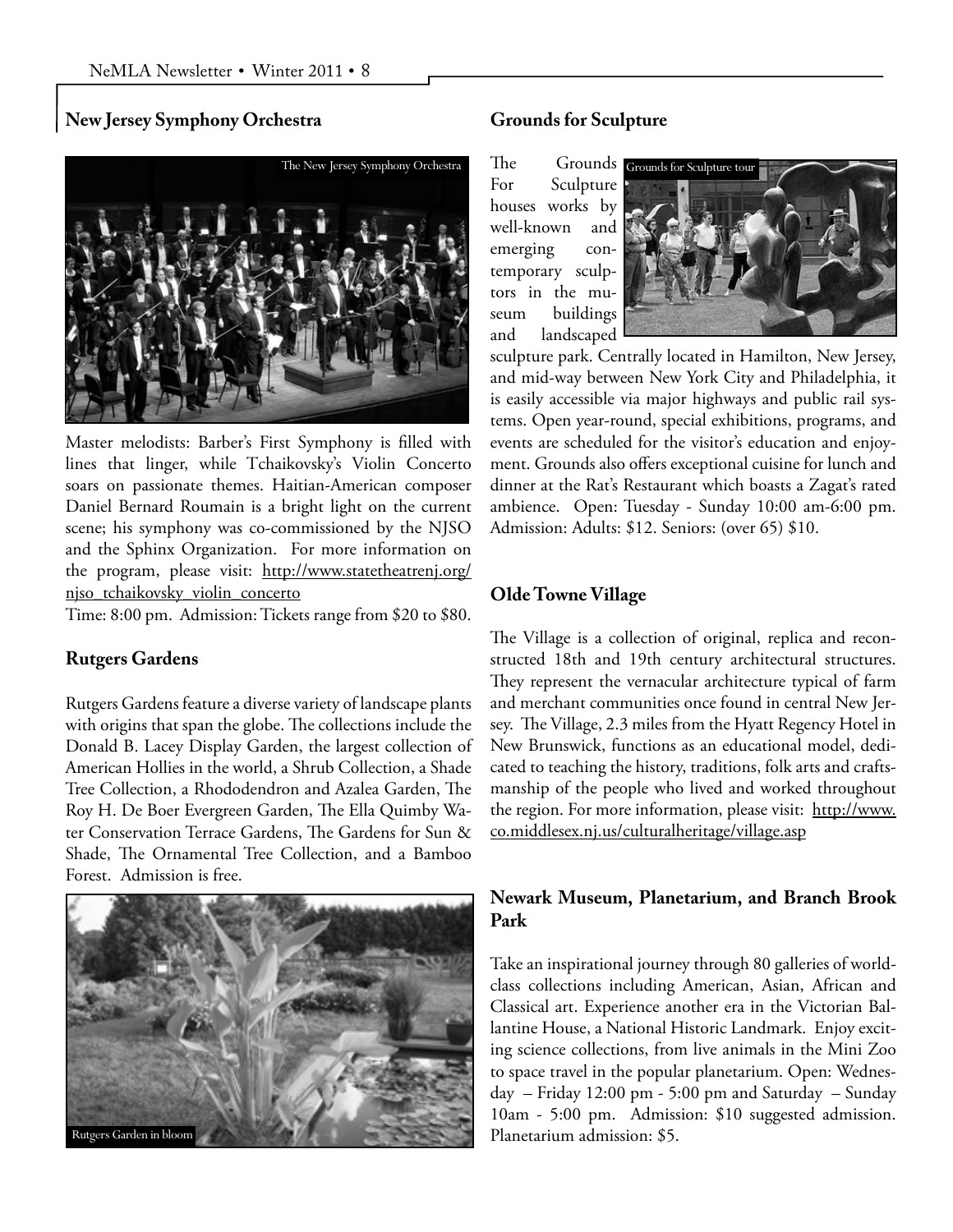# **2011 Newberry Library Research Fellowships**

To better serve our members working in languages other than English, NeMLA has just established a partnership with the Newberry Library. This short-term fellowship for Ph.D. candidates or post-doctoral scholars offers up to one month's support (\$1,200) for work in residence at the Newberry. NeMLA membership must be current at the time of application and through the period of the fellowship. Preference will be given to projects focusing on materials written in French, German, Italian, or Spanish. The deadline for applications is **February 10th, 2011**. To apply for this and the NeMLA summer fellowships, please visit: http://www.nemla.org/awards/index.html. Nicholas Nace received the 2010 NeMLA fellowship in support of his research project, *Authorship and Suppression in the Rich-*

*ardson Circle.* Below, he writes of his experiences at the Newberry Library and the breadth of its collection.

*At 60 West Walton Street, overlooking Bughouse Square on the Near North Side of Chicago, stands a neo-Romanesque building that houses an astonishing collection of books, periodicals, manuscripts and maps that, while privately funded, has for 123 years been open to anyone over 16 years of age. Provided for in its inception by the philanthropist and bibliomane Walter Loomis Newberry, the Newberry Library has been principally dedicated to making rare research materials available to "scholars and people desiring to make careful researches." And the NeMLA, as a group* 

*of scholars undertaking just such researches, has unique access to this hidden gem of a world-class research facility through a competitive fellowship expressly for research at the Newberry.*

*As I discovered during my Summer 2010 residence there as a NeMLA fellow, the Newberry and its expert staff facilitates research in a great many topics, but also offers a vibrant schol-* *arly community, not just through its prominent Center for Renaissance Studies and its Hermon Dunlap Smith Center for the History of Cartography, but also through invited lectures by distinguished speakers, colloquia of staff and fellows, and public displays of select holdings in its two elegant exhibition galleries. A scholar at the Newberry confronts a sublime store of treasures on a vast (and ever widening) array of topics. As you learn early on, the richness of the holdings is distorted by any attempt to itemize them, and new discoveries are commonplace topics of conversation between fellows.*

*Some particularly strong holdings include those on European languages and literatures, exploration and settlement of the Americas, maps and the history of cartography, ecclesiastical history, ballet and dance, music and its printing, and the history of social movements. In particular, there are four separate special collections privately endowed for continuing acquisitions: the Edward E. Ayer Collection devoted to chroni-*

> *cling European contact with North American Indian populations; the William B. Greenlee Collection of materials related to Brazilian and Portuguese literature, art and social history; the Everett D. Graff Collection of materials dealing with the American West. The holdings that were of most use to me as a scholar of eighteenth-century English literature and book history, the John M. Wing Foundation Collection on printing, typography and graphic design. My own month of research at the Newberry just scratched the surface of what was potentially of use to me. I went to the library to investigate the work of Urania Johnson, whose second anonymous novel, Amintor and Teresa, I was able to read in a hard-to-find translation by the Parisian chemist,*

*anatmist, feminist philosopher Marie-Geneviève-Charlotte Darlus Thiroux d'Arconville. But in addition to what I expected to find, what I discovered in the reading room was the start of several new projects--on the use of blackletter font in satirical pamphlets, on eighteenth-century spy fiction, and on John Cleland's etymological works--that could not have been begun anywhere else in the world.*

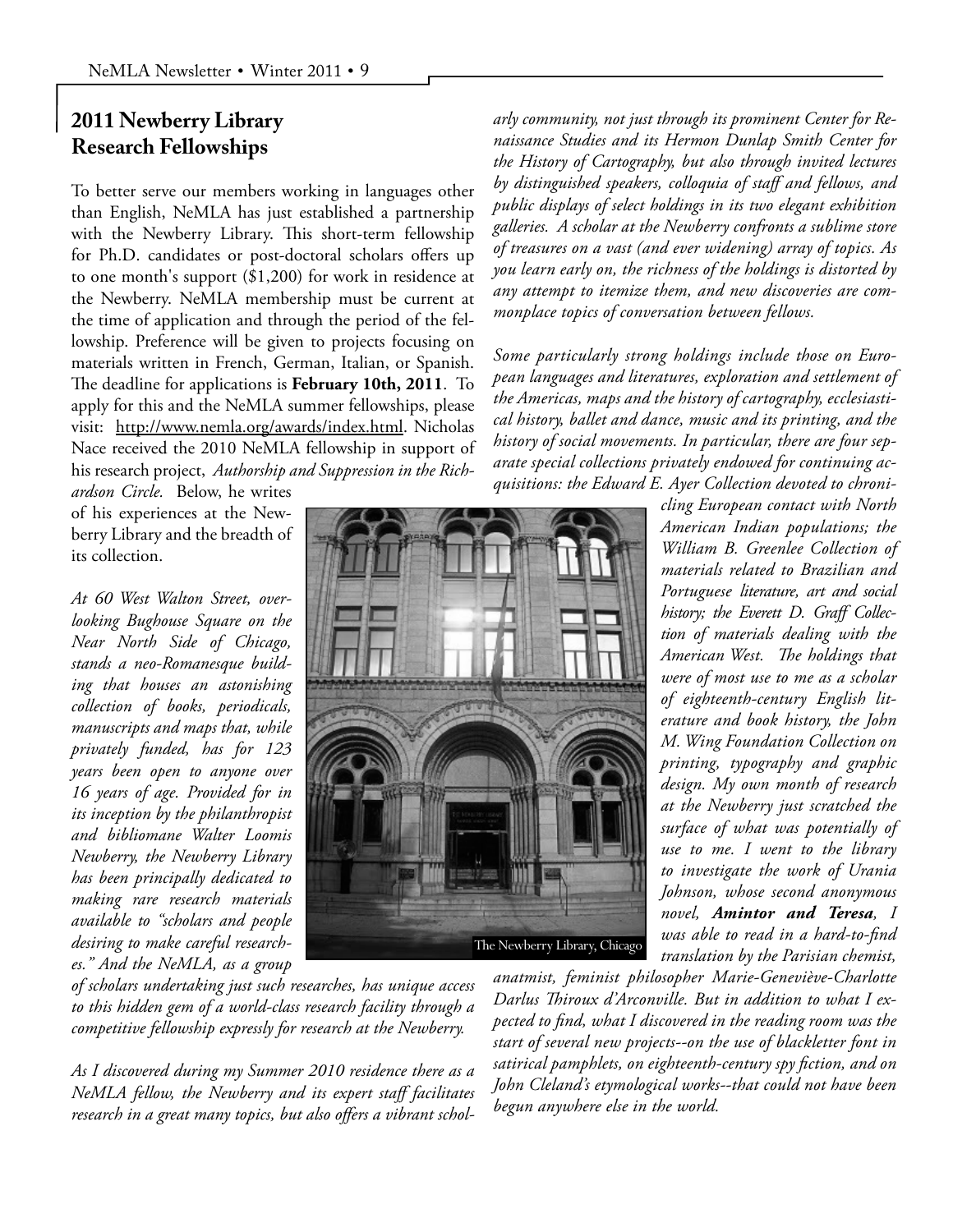#### **OPENINGS FOR BOARD MEMBERS, 2011**

NeMLA is run by a volunteer Board. Positions on the Board are staggered, and each year vacancies need to be filled. The vacant positions and a brief description of their responsibilities are listed below. The committee would greatly appreciate a response to this call which reflects the vibrant nature of our organization. Nominations can be sent to First Vice President and Chair of the Nominating Committee, Natalie Edwards by email **natalie.edwards@wagner.edu** as soon as possible, but no later **June 15th**. Brief descriptions of the available positions are posted below. If you have any questions, please email Natalie Edwards.

**Second Vice President**: This is a one year term but a four year commitment since the Second Vice President progresses to First Vice President, President, and then Past President. The Second Vice President chairs the Fellowship Committee; the First Vice President chairs the Nominating Committee. Both the First and Second Vice Presidents assist the President by performing duties assigned by the President and, when necessary, assume the duties and responsibilities of the President. They share with the President and the Executive Director responsibility for the annual convention.

The **President** is responsible, with the advice and consent of the Executive and the Board, for the administration of the Association. The President calls and presides over meetings of the Board twice a year and assigns members of the Board, with their consent, to positions on standing or ad hob committees. The President is responsible for securing the keynote speaker for the convention over which s/he presides. The **Past President** serves in an advisory capacity for the current year's President. In addition, the Past President serves as Chair of the Book Award Committee.

#### **American and British Literatures Director Comparative Languages and Literatures Director**

The Directors assume their positions for two year terms. They represent the interests of the membership as a whole as well as of their particular constituency. They oversee the convention program in their particular area, and assist the executive in finding speakers and other opportunities. In addition to the convention program committee, they may also be requested to serve on the Board's various other committees (eg: Summer Fellowship etc.).

**Member at Large, Diversity:** The Member at Large will oversee the Board's efforts to promote diversity in membership and scholarship. Duties will include reviewing the Convention program for diversity, organizing events around diversity issues, as well as working with the LGBTQ Caucus, the Diversity Committee, and any new member groups. Preference will be given to a nominee whose identity as well as scholarship represents an under-represented position.

**Member at Large, Professional Development:** The Member at Large will oversee the Board's efforts to assure opportuni-

ties for professional development for NeMLA members, with particular interest in supporting the needs of contingent, adjunct and two-year faculty, and independent scholars. Duties will include reviewing the Pedagogy and Professional Areas of the Convention program, as well as working with the CAITY Caucus. Nominees must be contingent, adjunct, or two-year faculty members.

The positions of Second Vice President, American and British Literatures Director, and Comparative Languages and Literatures Director come into effect in **March 2012**. The Members at Large will join the Board in **October 2011**. The responsibilities for all board members include attending two meetings a year; one in the fall (in New York or at the site of the upcoming convention) and one on the Thursday of the convention before the convention's official start. For these meetings, each Board member is required to write a report on the activities related to their particular positions.

The nominees will be asked to provide a brief professional biography in narrative form, and a statement of purpose about why they would like to assume the position, what they see themselves bringing to the organization, how they envision the direction of the NeMLA, etc. (max. 500 words combined). The statements of the approved nominees will be sent out with the ballot to NeMLA members electronically for voting in late summer 2011.

**NeMLA is delighted to welcome five new members to the 2011 Board of Directors. New board members will begin their service April 10th, 2011.**

> **Second Vice President:** Ellen Dolgin, Associate Professor Dominican College, Orangeburg, NY

**British and Anglophone Literatures Director:** Suha Kudsieh, Assistant Professor, College of Staten Island, Staten Island, NY

**German Languages and Literatures Director:** Astrid Weigert, Visiting Assistant Professor, Georgetown University, Washington, DC.

**Italian Language and Literature Director:** Giovanni Spani, Assistant Professor, Middlebury College, Middlebury, VT

**Cultural Studies and Film Director:** Margarita Vargas, Associate Professor State University of New York At Buffalo, Buffalo, NY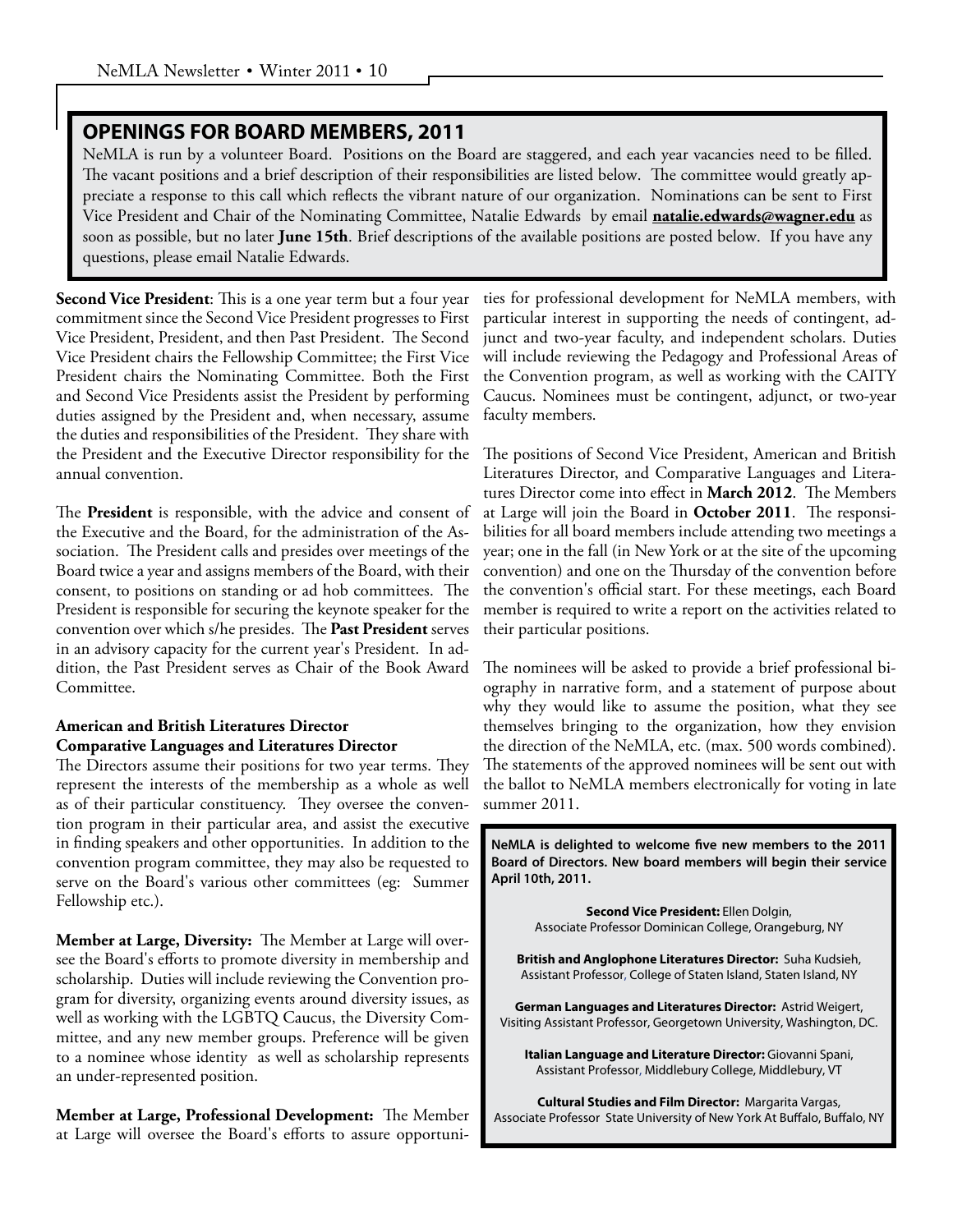# **NeMLA Workshops: Thursday, April 7th 11:30 am-2:00 pm**

NeMLA is offering pre-Convention worshops. Each interactive workshop will feature a panel of presenters, followed by work with participants. A light lunch will be included; there will be a reservation fee (\$5 for convention registrants, \$20 for outside attendees). To reserve, please visit: www.acteva. com/booking.cfm?bevaID=214484. If you have questions, please contact Karen Graves, Workshop Assistant at thekarengraves@gmail.com.

#### **Adapting Your Syllabus for Different Campuses**

Organizer: Georgia Krieger, Allegany College of Maryland The **CAITY Caucus** will host a workshop for faculty who teach at multiple institutions. The session will provide suggestions for adapting syllabi to various student populations, programs, and courses and will offer time for small group discussions. The workshop will also be an opportunity to meet and network with non-tenured and two-year college faculty.

# **Academic Publishing in the Next Decade: Navigating Change, Seizing Opportunity**

Organizer: Karen Alexander, Senior Editor, *Signs: Journal of Women in Culture and Society*

Scholarly publishing is rapidly evolving, and within the next ten years we can expect to see far-reaching changes that will affect editors and publishers, libraries, faculty, and students. How can we negotiate the inevitable changes in a cost-effective manner without lowering scholarly standards? This workshop, which brings together scholarly journal editors, academic publishers, librarians, faculty, and graduate students, explores the challenges ahead with a view to seizing the opportunities they present.

#### **Oltre la pizza, il Colosseo e il tiramisù: alla scoperta della cultura italiana dal primo livello**

Organizer: Daniela Bartalesi-Graf, Tufts University This workshop will address different ways to introduce the teaching of Italian culture starting at the beginner level. How can we make students linguistically and culturally competent at the same time? How can we help students sharpen their cross-cultural awareness and critical thinking skills, as well as their language skills? We will examine the language pedagogy for lexicon, cinematography and oral narratives, offering concrete models and hand-on activities that the participating instructors will be able to use in their courses.



# **NeMLA 2012: Rochester, New York**

Mark your calendars for NeMLA 2012! The 43rd Annual Convention will be held March 15th-18th in Rochester, New York at the Hyatt Regency Hotel Downtown, located minutes away from convenient air, bus, and train transportation options for attendees. The University of Rochester will serve as the host university, and the diverse array of area institutions are coordinating with conference organizers to sponsor various activities, such as celebrated keynote speakers, local events, and fiction readings. NeM-LA 2012 will build upon the excellence of past conferences as the association continues to grow as a vibrant community of scholars, thanks to the wide array of intellectual and cultural opportunities at every venue. The site of the 2012 convention borders the beautiful Finger Lakes region of New York, known for its local wineries. Compact yet diverse, Rochester also boasts important historical attractions, such as the houses of abolitionist, suffragette, and reformer Susan B. Anthony, and George Eastman, the inventor of devices popularizing photography, as well as shopping and eateries.

## **COME WITH US TO ROCHESTER! PROPOSE A SESSION FOR NEMLA 2012**

The deadline for session proposals is **April 22nd, 2011**; potential chairs can find guidelines for proposals on the NeMLA website. The list of accepted panels will be published in the summer newsletter, as well as online, so make sure to keep updated on the many dynamic topics that will be forming for next year's conference.